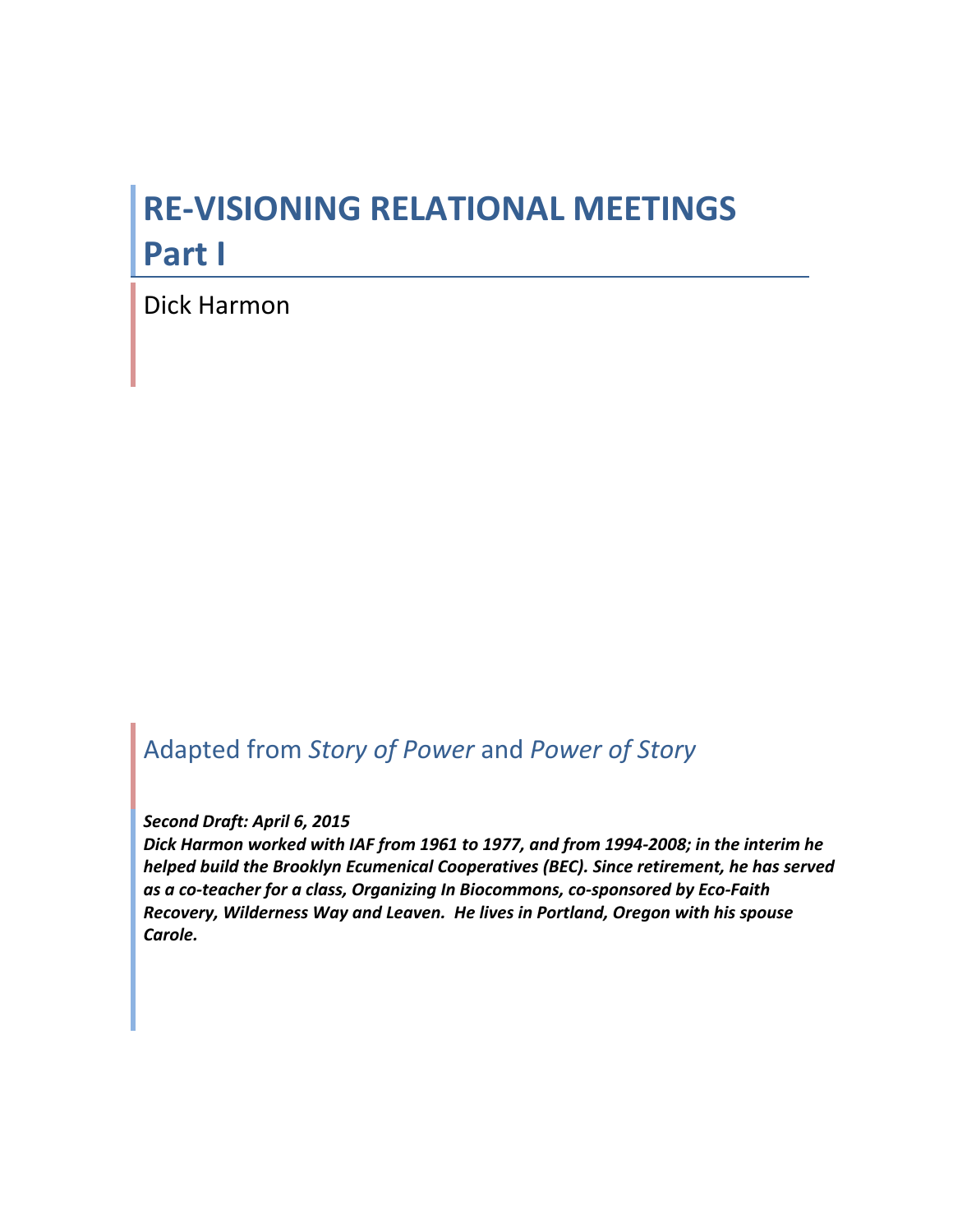#### **First%Things**

Relational Meetings are the core practice for the  $IAF<sup>1</sup>$  tradition of organizing. This paper is primarily addressed to veteran leaders and organizers, people who have deep experience with this "habit." But it may also interest people with other levels and areas of experience—especially young people who already realize the limits of social media in building long-term civil sector power for non-partisan democracy.

#### *Here's the core of this paper:*

—We are in the midst of a transformation in our view of both Earth and Cosmos;

—we are all grappling with the how and what of that shift, whether we are aware of it or not;

—it comes at a time when Earth's crisis, in its systems, of climate and species, confronts us;

—this shift transforms how we view our political economy, our civil sector organizations and communities, and our families and the human person;

—a new generation of high-quality relational meetings can become an expanded practice or habit for understanding this shift and transforming our organizing.

<sup>&</sup>lt;sup>1</sup> IAF is the acronym for Industrial Areas Foundation, a community organizing network founded in 1940 by Saul Alinsky.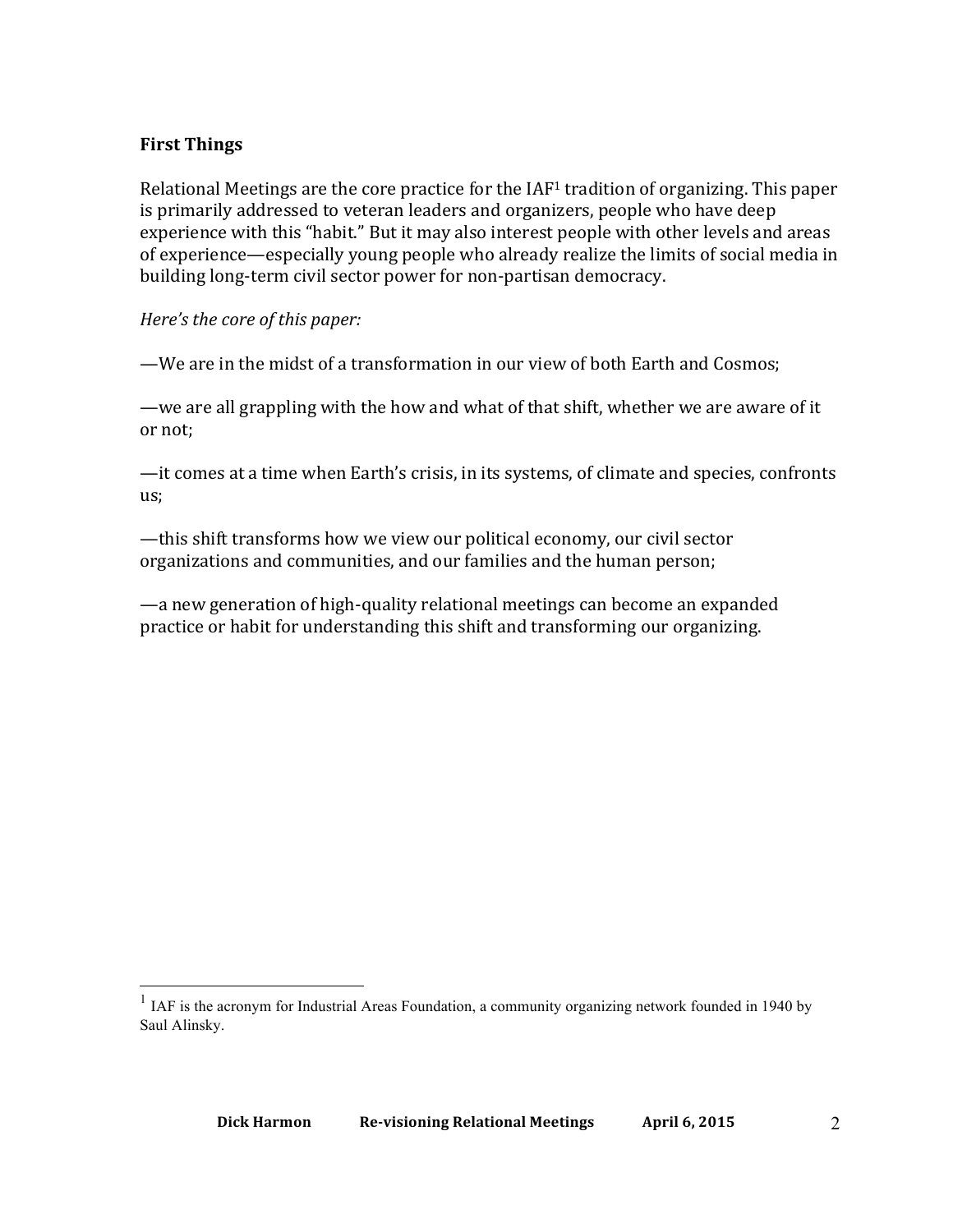## **"Relationals"%As%Lens**

During these intentional conversations, we *see* each other through our lens—through the world-view that we each bring.<sup>2</sup>

That world-view emerges from both sides of our brain. It is both abstract and concrete, both ideas and emotions, both curiosity and anxiety.

Our lens develops and matures as we develop and mature; especially as we *reflect* on the ongoing experience these encounters give us, and particularly from this question: How did her story impact my own story?

How am I agitated, stirred, *changed* by his story? How is my own self-understanding, my own story, altered by that event?

As we do more one-to-ones, we become less anxious, more comfortable, more competent, more energized; with practice, like learning to play a musical instrument, we discover a *habit*, as if our brains were re-wiring as we go.

In retrospect, over long periods of good one-to-one work, I've observed what appears to be three phases of development in what we can discover through "relationals."

### **First Phase**

We usually begin with open-ended questions about pressures on family, and then on our local communities of faith, labor, education, or NGO. (I'll use "local communities" here to describe them all.)

As local organizing communities use this process, letting these questions do their work among us, we discover dimensions of both *power-among* and *power-within*. The order of these discoveries varies widely, depending on the variety of our experience and where we are in our own developmental tasks.

Power-among brings us into the experience of *radical relationality*. This is the sense of genuine connection, of being-*with* the other person. In this experience of radical

<sup>&</sup>lt;sup>2</sup> I wrote an earlier version of this paper in January 2014, for the Biocommons class in Portland. It ties directly to "Recognizing Our Grandchildren: Organizing Reconsidered," and both are adapted from sections of two almost-complete manuscripts: *Power of Story*, which is about my own development, and *Story of Power*, which attempts in story-form a power analysis of the US. I am interested in serious critique, so I can improve how these ideas are presented and received.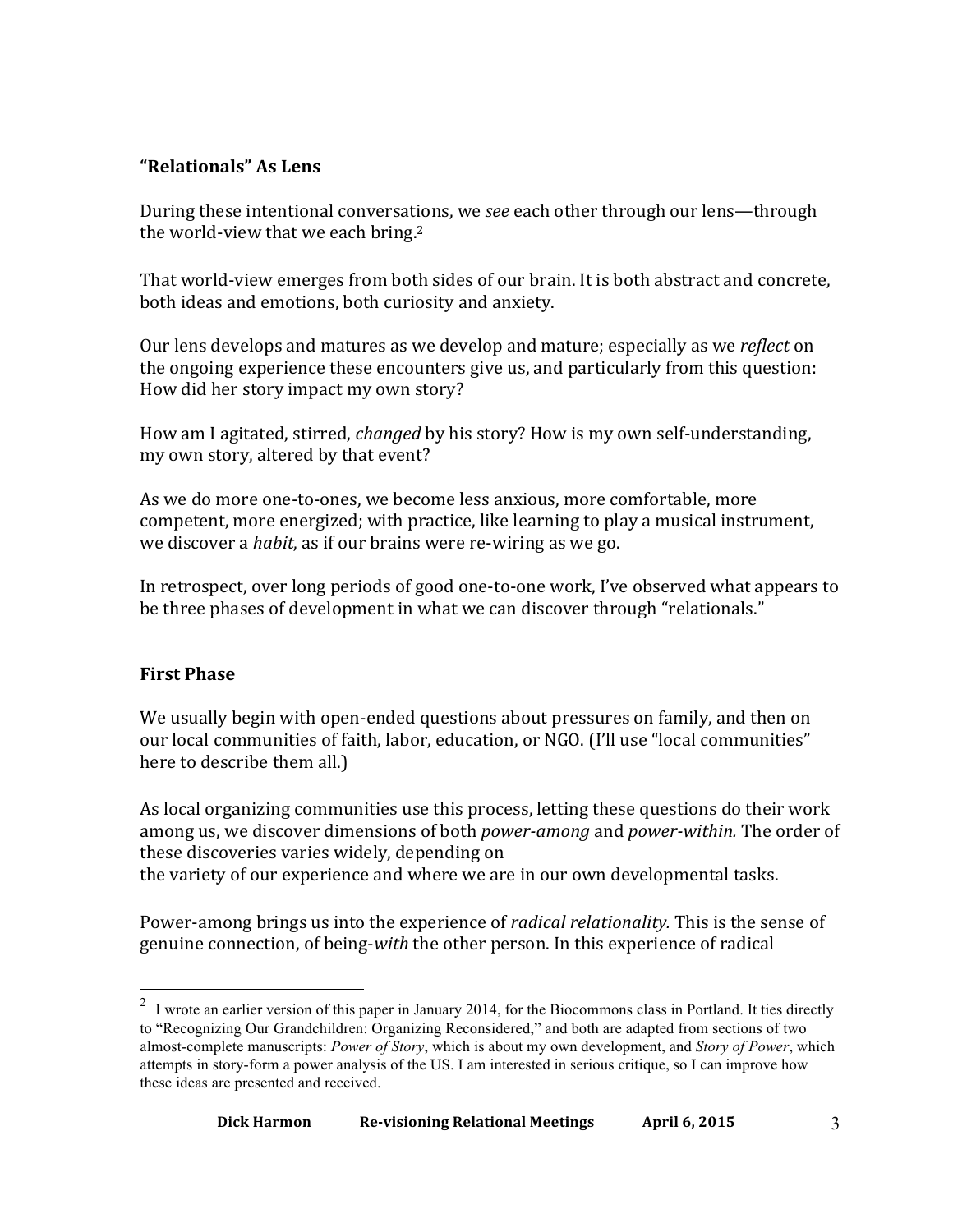connection, we begin to discern that we are enveloped and suffused by a field of energy, which is bigger that both people in the meeting.

As we continue the conversations, our reflection on them, and *pay attention* to each other's public story, we experience each other more deeply. We move beyond the surface of the other person's story; we discover more of "who the other really is." This is usually different from what we thought before we talked; different from the "fixed" picture we had of each other, the "box" or stereotype around the other.

We begin to move from stranger to known-person, from isolation to relationality, from invisible to *recognized*.

This movement is a surprise, a gift, which grows in us, especially if we reflect immediately after each conversation, and then as well at the end of our day.

Some of this movement below the surface can happen in the first conversation; it grows in the second, third and fourth conversations with each person. It *takes time*—slowing down—and developing the discipline of paying real attention, both to the other, and to your own response. It takes going with your curiosity, and having questions and openness ready for each intentional conversation.

In this first phase of relational work, three significant outcomes often emerge:

First, we begin to see the other person's public story *embodied* in her or his face and body language; and through that embodiment, our imagination goes to work and helps us to see the great stages and streams of historical drama which held the other person's family, going back three and four generations, maybe longer: Wars, economic booms and busts, migrations, politics and culture, bearing in on each generation, causing great suffering, forcing each group to develop coping strategies, lifting up resilient heroines and heroes, victims and scoundrels, each person and generation contributing to the cultural DNA in the person sitting with you.

Through the story of this person, we see the drama of human history—what theologians sometimes call "the world." I call this *our political economy,* as both *story* and *system.*

Simultaneously, we experience more understanding of the impact of our political economy upon our own story. Each story is slightly altering the other, at several levels. Each story becomes larger and deeper; it takes on more meaning for each person. Often, we are each moved to ask remaining elders in our own family what happened to that aunt or those grandparents, and why: Please consider asking before it's too late.

The second significant outcome of one-to-one work in this phase can be a glimpse of what Martin Buber called *I-Thou*. As the other person's story emerges, we experience the field of energy enfolding us, present to us as we talk. We begin to sense being held in that flow,!which!can!increase!our!*focus*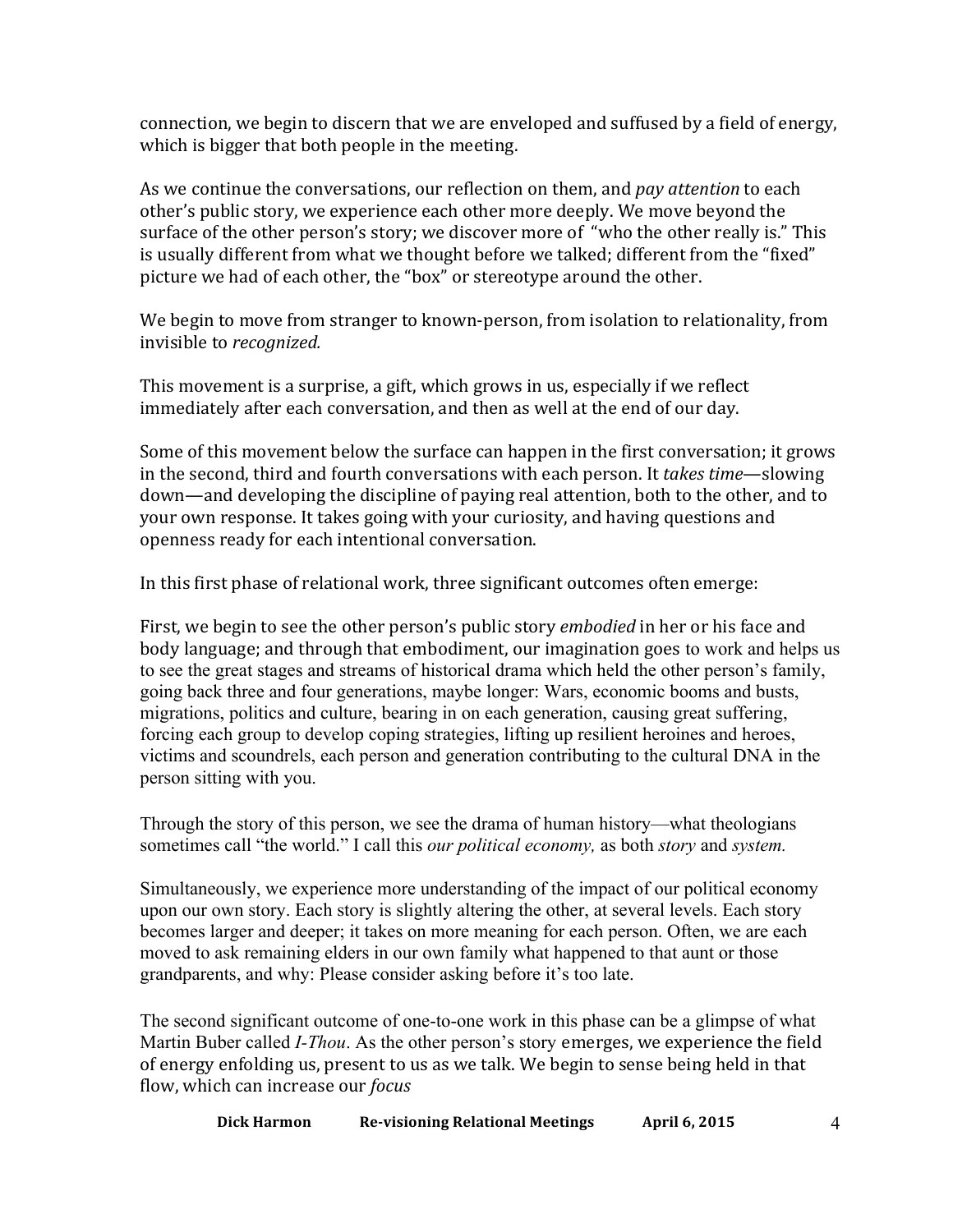on each other's story. We become more open, more available to the power of each other's story and being, more trusting. For each of us, the other person, no longer an object, is becoming a subject, with a unique identity, spirit, and mystery.

Deep changes are going on, in both the *with* and the *within*. Power-among and inner power are both present to both persons. We experience power as energy doing its work between and within each of us, converting one level of understanding, both outer and inner, to another, deeper level.

The conversation draws out our public and personal stories, in life-changing ways. The energy of that connection slightly alters each of us in our self-understanding; this may take the form of making us more aware of the limits of our own false self, opening us to the emergence of the true self. When that happens, we move forward more deeply into maturity, with wider connections to all aspects of reality, and less anxiety about both our inner world and challenges from the political economy.

At times in these encounters, we have a sense of something deeply yearned-for and unique, something truly special; we might even use the words soulful, spirit-filled, or *sacred* to describe that experience.

I don't want to suggest that any I-Thou experience lasts more than a few seconds or minutes. It's a transformative glimpse, but just a glimpse. However, living in a culture where, because everything is increasingly objectified and commodified, we find ourselves numbed to I-Thou experience. As a result, much of our experience becomes I-It, utilitarian: *the other is for my use*.

But these conversations, when they mature and move into I-Thou moments, show us that the deeper dimensions of reality are, in fact, present and available to us. They point out that it may be our anxiety and stereotypes that prevent us from experiencing more of the compassion and creativity that actually surrounds us all the time. As well, doing this quality relational work over time may re-wire some of our mental patterns, so that we experience I-Thou epiphanies more often.

Even without such a big break-through, often when we end a relational meeting, we experience some deepened awareness or sensitivity: we find ourselves saying, silently, something different and important happened here. And with it comes a new kind of energy moving us forward. We find ourselves responding, again silently, to the other person's story: *I've got to do something*. Obviously, not something to "fix" the other person, but to keep building power-among-and-within so we can get leverage on the deeper causes of un-ease within both of us.

This brings us to the third significant outcome in this phase. When we conduct these meetings within and among local organizing communities, we organize through *teams*.